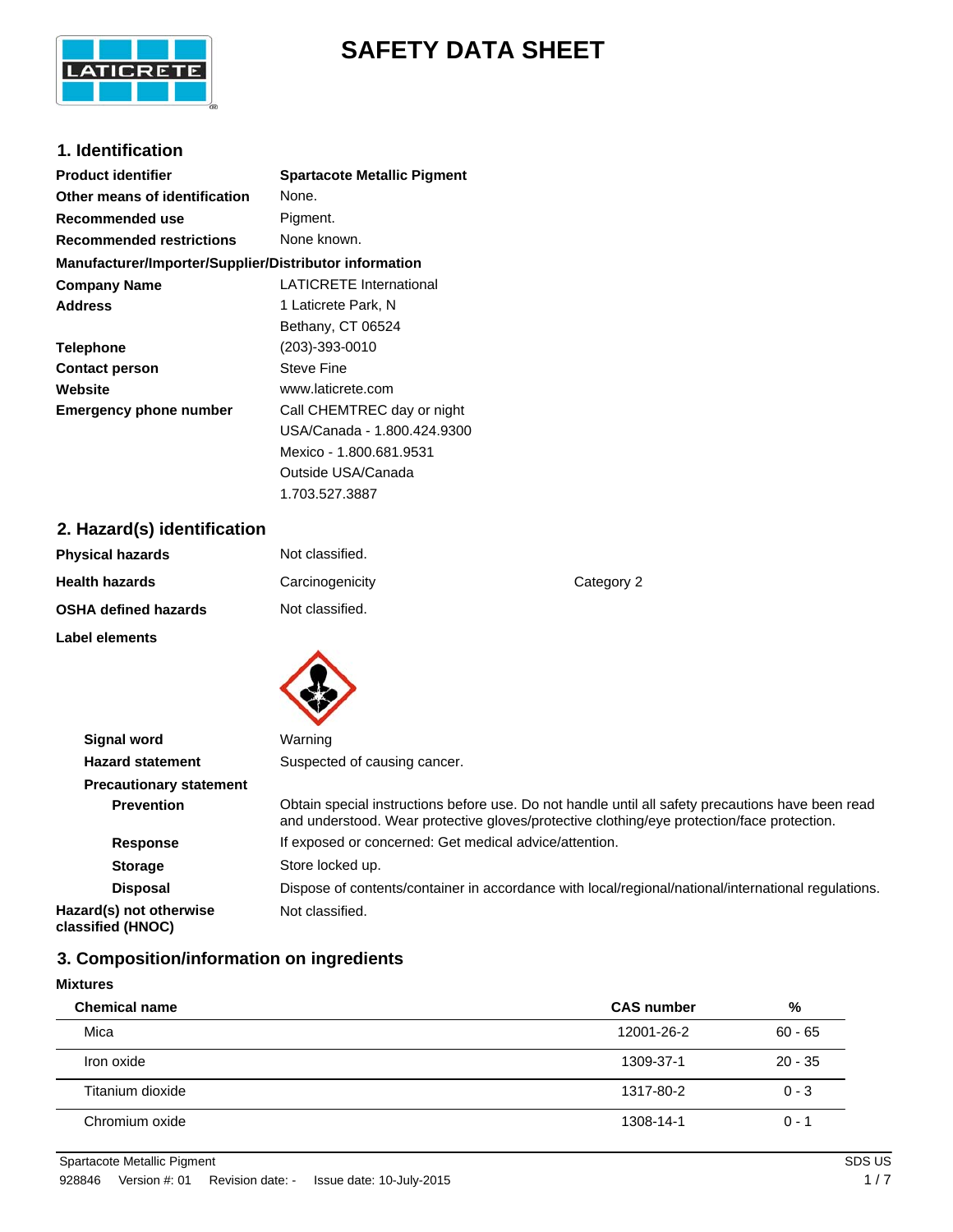| Graphite                                                                         | 7782-42-5<br>$0 - 1$                                                                                                                                                                                                    |
|----------------------------------------------------------------------------------|-------------------------------------------------------------------------------------------------------------------------------------------------------------------------------------------------------------------------|
| Tin dioxide                                                                      | 18282-10-5<br>$0 - 1$                                                                                                                                                                                                   |
| <b>Composition comments</b>                                                      | All concentrations are in percent by weight unless ingredient is a gas. Gas concentrations are in<br>percent by volume.                                                                                                 |
| 4. First-aid measures                                                            |                                                                                                                                                                                                                         |
| <b>Inhalation</b>                                                                | Move injured person into fresh air and keep person calm under observation. Get medical attention<br>if any discomfort occurs.                                                                                           |
| <b>Skin contact</b>                                                              | Wash off with soap and water. Get medical attention if irritation develops and persists.                                                                                                                                |
| Eye contact                                                                      | Rinse with water. Get medical attention if irritation develops and persists.                                                                                                                                            |
| Ingestion                                                                        | Rinse mouth. Get medical attention if symptoms occur.                                                                                                                                                                   |
| <b>Most important</b><br>symptoms/effects, acute and<br>delayed                  | Coughing. Dust may irritate the eyes and the respiratory system.                                                                                                                                                        |
| Indication of immediate<br>medical attention and special<br>treatment needed     | Provide general supportive measures and treat symptomatically. Symptoms may be delayed.                                                                                                                                 |
| <b>General information</b>                                                       | Ensure that medical personnel are aware of the material(s) involved, and take precautions to<br>protect themselves. IF exposed or concerned: Get medical advice/attention.                                              |
| 5. Fire-fighting measures                                                        |                                                                                                                                                                                                                         |
| Suitable extinguishing media                                                     | Use fire-extinguishing media appropriate for surrounding materials.                                                                                                                                                     |
| <b>Unsuitable extinguishing</b><br>media                                         | None known.                                                                                                                                                                                                             |
| Specific hazards arising from<br>the chemical                                    | During fire, gases hazardous to health may be formed.                                                                                                                                                                   |
| Special protective equipment<br>and precautions for firefighters                 | Self-contained breathing apparatus and full protective clothing must be worn in case of fire.                                                                                                                           |
| <b>Fire fighting</b><br>equipment/instructions                                   | Use standard firefighting procedures and consider the hazards of other involved materials.                                                                                                                              |
| <b>General fire hazards</b>                                                      | No unusual fire or explosion hazards noted.                                                                                                                                                                             |
| 6. Accidental release measures                                                   |                                                                                                                                                                                                                         |
| <b>Personal precautions,</b><br>protective equipment and<br>emergency procedures | Ensure adequate ventilation. Local authorities should be advised if significant spillages cannot be<br>contained. Wear appropriate personal protective equipment. For personal protection, see Section<br>8 of the SDS. |
| <b>Methods and materials for</b><br>containment and cleaning up                  | Sweep up or vacuum up spillage and collect in suitable container for disposal. Do not vacuum<br>clean unless vacuum cleaners are equipped with HEPA filter. For waste disposal, see Section 13<br>of the SDS.           |
| <b>Environmental precautions</b>                                                 | Prevent further leakage or spillage if safe to do so. Avoid discharge into drains, water courses or                                                                                                                     |

# **7. Handling and storage**

| <b>Precautions for safe handling</b>                            | Obtain special instructions before use. Do not handle until all safety precautions have been read<br>and understood. Provide appropriate exhaust ventilation at places where dust is formed. Keep<br>formation of airborne dusts to a minimum. Do not breathe dust. Avoid prolonged exposure. Provide<br>adequate ventilation. Wear appropriate personal protective equipment. Observe good industrial<br>hygiene practices. |
|-----------------------------------------------------------------|------------------------------------------------------------------------------------------------------------------------------------------------------------------------------------------------------------------------------------------------------------------------------------------------------------------------------------------------------------------------------------------------------------------------------|
| Conditions for safe storage,<br>including any incompatibilities | Store locked up. Store in a cool, dry place out of direct sunlight.                                                                                                                                                                                                                                                                                                                                                          |

# **8. Exposure controls/personal protection**

#### **Occupational exposure limits**

### **US. OSHA Table Z-1 Limits for Air Contaminants (29 CFR 1910.1000)**

onto the ground.

| <b>Components</b>                      | туре | Form<br><b>Value</b> |  |
|----------------------------------------|------|----------------------|--|
| Chromium oxide (CAS<br>$1308 - 14 - 1$ | PEL  | $0.5 \text{ mg/m}$ 3 |  |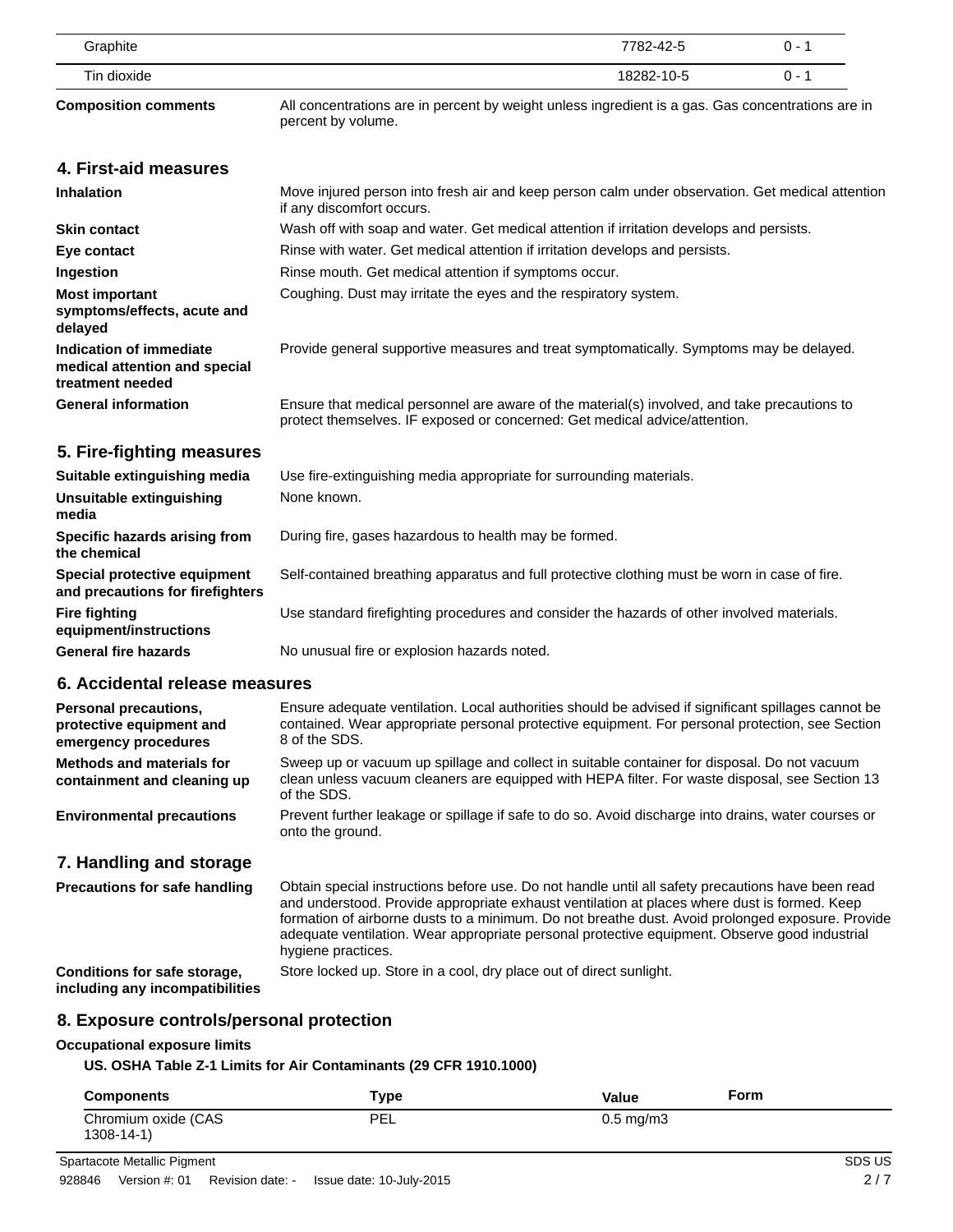### **US. OSHA Table Z-1 Limits for Air Contaminants (29 CFR 1910.1000)**

| <b>Components</b>                           | <b>Type</b>                                                                                                                                                                                                                                                                                                                                                                                            | Value             | <b>Form</b>          |
|---------------------------------------------|--------------------------------------------------------------------------------------------------------------------------------------------------------------------------------------------------------------------------------------------------------------------------------------------------------------------------------------------------------------------------------------------------------|-------------------|----------------------|
| Graphite (CAS 7782-42-5)                    | PEL                                                                                                                                                                                                                                                                                                                                                                                                    | $5$ mg/m $3$      | Respirable fraction. |
|                                             |                                                                                                                                                                                                                                                                                                                                                                                                        | 15 mg/m3          | Total dust.          |
| Iron oxide (CAS 1309-37-1)                  | <b>PEL</b>                                                                                                                                                                                                                                                                                                                                                                                             | $10$ mg/m $3$     | Fume.                |
| Titanium dioxide (CAS<br>1317-80-2)         | PEL                                                                                                                                                                                                                                                                                                                                                                                                    | $15 \text{ mg/m}$ | Total dust.          |
| US. OSHA Table Z-3 (29 CFR 1910.1000)       |                                                                                                                                                                                                                                                                                                                                                                                                        |                   |                      |
| <b>Components</b>                           | <b>Type</b>                                                                                                                                                                                                                                                                                                                                                                                            | Value             |                      |
| Graphite (CAS 7782-42-5)                    | <b>TWA</b>                                                                                                                                                                                                                                                                                                                                                                                             | 15 mppcf          |                      |
| Mica (CAS 12001-26-2)                       | <b>TWA</b>                                                                                                                                                                                                                                                                                                                                                                                             | 20 mppcf          |                      |
| <b>US. ACGIH Threshold Limit Values</b>     |                                                                                                                                                                                                                                                                                                                                                                                                        |                   |                      |
| <b>Components</b>                           | <b>Type</b>                                                                                                                                                                                                                                                                                                                                                                                            | Value             | <b>Form</b>          |
| Chromium oxide (CAS<br>$1308 - 14 - 1$      | <b>TWA</b>                                                                                                                                                                                                                                                                                                                                                                                             | $0.5$ mg/m $3$    |                      |
| Graphite (CAS 7782-42-5)                    | <b>TWA</b>                                                                                                                                                                                                                                                                                                                                                                                             | $2$ mg/m $3$      | Respirable fraction. |
| Iron oxide (CAS 1309-37-1)                  | <b>TWA</b>                                                                                                                                                                                                                                                                                                                                                                                             | $5$ mg/m $3$      | Respirable fraction. |
| Mica (CAS 12001-26-2)                       | <b>TWA</b>                                                                                                                                                                                                                                                                                                                                                                                             | $3$ mg/m $3$      | Respirable fraction. |
| Tin dioxide (CAS<br>18282-10-5)             | <b>TWA</b>                                                                                                                                                                                                                                                                                                                                                                                             | $2$ mg/m $3$      |                      |
| Titanium dioxide (CAS<br>1317-80-2)         | <b>TWA</b>                                                                                                                                                                                                                                                                                                                                                                                             | 10 mg/m3          |                      |
| US. NIOSH: Pocket Guide to Chemical Hazards |                                                                                                                                                                                                                                                                                                                                                                                                        |                   |                      |
| <b>Components</b>                           | <b>Type</b>                                                                                                                                                                                                                                                                                                                                                                                            | Value             | <b>Form</b>          |
| Chromium oxide (CAS<br>$1308 - 14 - 1$      | <b>TWA</b>                                                                                                                                                                                                                                                                                                                                                                                             | $0.5$ mg/m $3$    |                      |
| Graphite (CAS 7782-42-5)                    | <b>TWA</b>                                                                                                                                                                                                                                                                                                                                                                                             | $2.5$ mg/m $3$    | Respirable.          |
| Iron oxide (CAS 1309-37-1)                  | <b>TWA</b>                                                                                                                                                                                                                                                                                                                                                                                             | $5$ mg/m $3$      | Dust and fume.       |
| Mica (CAS 12001-26-2)                       | <b>TWA</b>                                                                                                                                                                                                                                                                                                                                                                                             | $3$ mg/m $3$      | Respirable.          |
| Tin dioxide (CAS<br>18282-10-5)             | <b>TWA</b>                                                                                                                                                                                                                                                                                                                                                                                             | $2$ mg/m $3$      |                      |
| <b>Biological limit values</b>              | No biological exposure limits noted for the ingredient(s).                                                                                                                                                                                                                                                                                                                                             |                   |                      |
| Appropriate engineering<br>controls         | Good general ventilation (typically 10 air changes per hour) should be used. Ventilation rates<br>should be matched to conditions. If applicable, use process enclosures, local exhaust ventilation,<br>or other engineering controls to maintain airborne levels below recommended exposure limits. If<br>exposure limits have not been established, maintain airborne levels to an acceptable level. |                   |                      |
|                                             | Individual protection measures, such as personal protective equipment                                                                                                                                                                                                                                                                                                                                  |                   |                      |
| <b>Eye/face protection</b>                  | Wear safety glasses with side shields (or goggles).                                                                                                                                                                                                                                                                                                                                                    |                   |                      |
| <b>Skin protection</b>                      |                                                                                                                                                                                                                                                                                                                                                                                                        |                   |                      |
| <b>Hand protection</b>                      | Use personal protective equipment as required.                                                                                                                                                                                                                                                                                                                                                         |                   |                      |
| Other                                       | Use personal protective equipment as required.                                                                                                                                                                                                                                                                                                                                                         |                   |                      |
| <b>Respiratory protection</b>               | In case of inadequate ventilation or risk of inhalation of dust, use suitable respiratory equipment<br>with particle filter.                                                                                                                                                                                                                                                                           |                   |                      |
| <b>Thermal hazards</b>                      | Wear appropriate thermal protective clothing, when necessary.                                                                                                                                                                                                                                                                                                                                          |                   |                      |
| <b>General hygiene</b><br>considerations    | Always observe good personal hygiene measures, such as washing after handling the material<br>and before eating, drinking, and/or smoking. Routinely wash work clothing and protective<br>equipment to remove contaminants. Observe any medical surveillance requirements.                                                                                                                             |                   |                      |
| <b>Q.</b> Physical and chamical proporting  |                                                                                                                                                                                                                                                                                                                                                                                                        |                   |                      |

# **9. Physical and chemical properties**

| Appearance            | Solid, various colors. |
|-----------------------|------------------------|
| <b>Physical state</b> | Solid.                 |
| Form                  | Powder.                |
| Color                 | Various colors.        |
|                       |                        |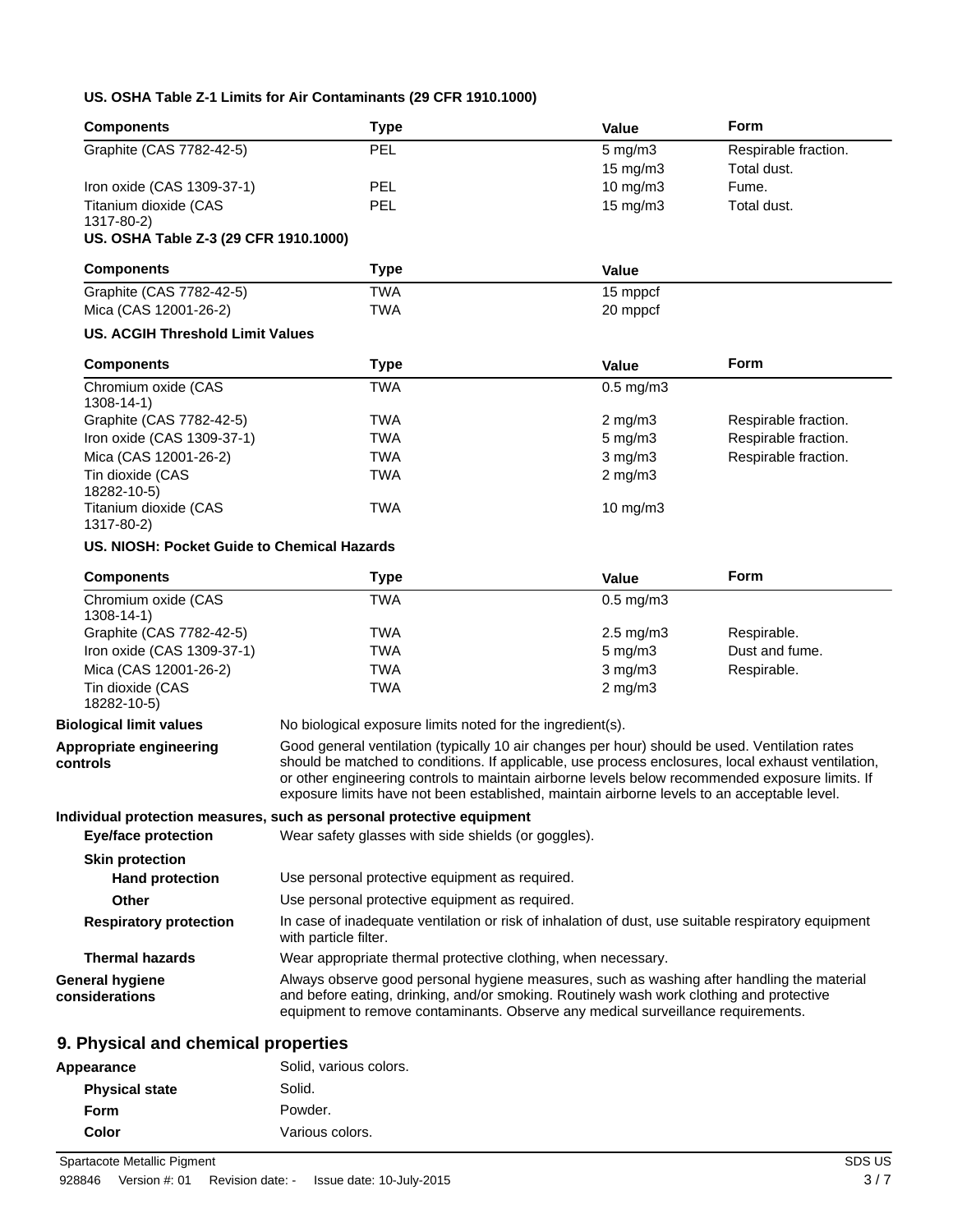| Odor                                                                               | None.                                                                                         |
|------------------------------------------------------------------------------------|-----------------------------------------------------------------------------------------------|
| <b>Odor threshold</b>                                                              | Not applicable.                                                                               |
| pH                                                                                 | Not applicable.                                                                               |
| Melting point/freezing point                                                       | Not available.                                                                                |
| Initial boiling point and boiling<br>range                                         | Not applicable.                                                                               |
| <b>Flash point</b>                                                                 | Not applicable.                                                                               |
| <b>Evaporation rate</b>                                                            | Not available.                                                                                |
| Flammability (solid, gas)                                                          | Non flammable.                                                                                |
| Upper/lower flammability or explosive limits                                       |                                                                                               |
| <b>Flammability limit - lower</b><br>(%)                                           | Not applicable.                                                                               |
| <b>Flammability limit - upper</b><br>(%)                                           | Not applicable.                                                                               |
| Vapor pressure                                                                     | Not applicable.                                                                               |
| Vapor density                                                                      | Not applicable.                                                                               |
| <b>Relative density</b>                                                            | 3.1                                                                                           |
| Solubility(ies)                                                                    |                                                                                               |
| <b>Solubility (water)</b>                                                          | Insoluble in water.                                                                           |
| <b>Partition coefficient</b><br>(n-octanol/water)                                  | Not applicable.                                                                               |
| <b>Auto-ignition temperature</b>                                                   | Not applicable.                                                                               |
| <b>Decomposition temperature</b>                                                   | Not available.                                                                                |
| <b>Viscosity</b>                                                                   | Not applicable.                                                                               |
| 10. Stability and reactivity                                                       |                                                                                               |
| <b>Reactivity</b>                                                                  | The product is stable and non-reactive under normal conditions of use, storage and transport. |
| <b>Chemical stability</b>                                                          | Material is stable under normal conditions.                                                   |
| <b>Possibility of hazardous</b><br>reactions                                       | No dangerous reaction known under conditions of normal use.                                   |
| <b>Conditions to avoid</b>                                                         | None under normal conditions.                                                                 |
| Incompatible materials                                                             | None known.                                                                                   |
| <b>Hazardous decomposition</b><br>products                                         | No hazardous decomposition products are known.                                                |
| 11. Toxicological information                                                      |                                                                                               |
| Information on likely routes of exposure                                           |                                                                                               |
| <b>Inhalation</b>                                                                  | Dust may irritate respiratory system.                                                         |
| <b>Skin contact</b>                                                                | May cause irritation through mechanical abrasion.                                             |
| Eye contact                                                                        | Dust may irritate the eyes.                                                                   |
| Ingestion                                                                          | May cause discomfort if swallowed.                                                            |
| Symptoms related to the<br>physical, chemical and<br>toxicological characteristics | Coughing. Dust may irritate the eyes and the respiratory system.                              |
| Information on toxicological effects                                               |                                                                                               |
| <b>Acute toxicity</b>                                                              | May cause discomfort if swallowed.                                                            |
| <b>Components</b>                                                                  | <b>Test Results</b><br><b>Species</b>                                                         |
| Iron oxide (CAS 1309-37-1)                                                         |                                                                                               |
| <b>Acute</b>                                                                       |                                                                                               |
| Oral                                                                               |                                                                                               |

**Skin corrosion/irritation** May cause irritation through mechanical abrasion.

LD50 Rat

> 10 mg/kg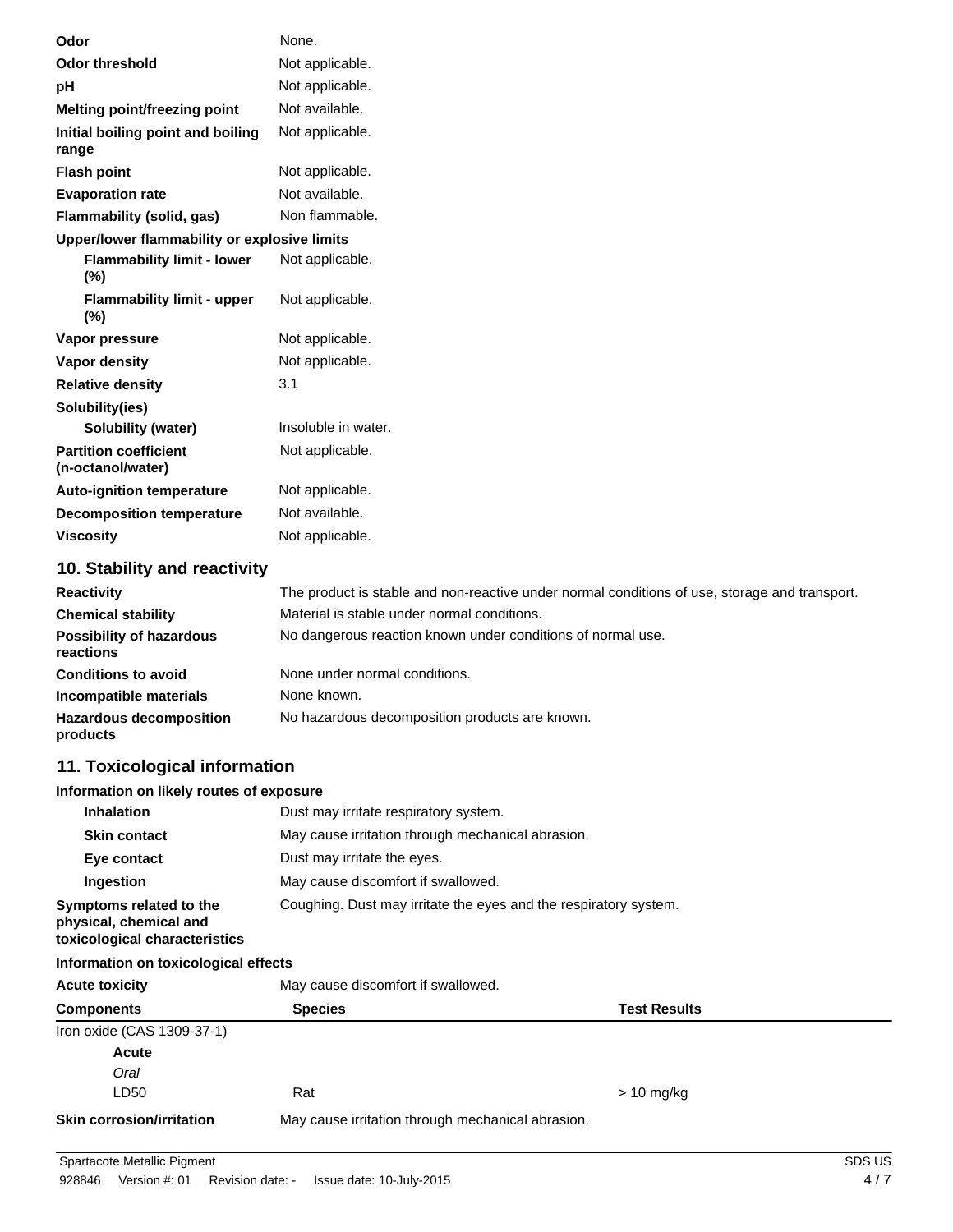| Respiratory or skin sensitization                                                                                   |                                                                                                                                                   |
|---------------------------------------------------------------------------------------------------------------------|---------------------------------------------------------------------------------------------------------------------------------------------------|
| Not classified.                                                                                                     |                                                                                                                                                   |
| Not a skin sensitizer.                                                                                              |                                                                                                                                                   |
| No data available to indicate product or any components present at greater than 0.1% are<br>mutagenic or genotoxic. |                                                                                                                                                   |
| Suspected of causing cancer.                                                                                        |                                                                                                                                                   |
| <b>IARC Monographs. Overall Evaluation of Carcinogenicity</b>                                                       |                                                                                                                                                   |
| Chromium oxide (CAS 1308-14-1)<br>Iron oxide (CAS 1309-37-1)<br>Titanium dioxide (CAS 1317-80-2)                    | 3 Not classifiable as to carcinogenicity to humans.<br>3 Not classifiable as to carcinogenicity to humans.<br>2B Possibly carcinogenic to humans. |
| OSHA Specifically Regulated Substances (29 CFR 1910.1001-1050)                                                      |                                                                                                                                                   |
|                                                                                                                     |                                                                                                                                                   |
|                                                                                                                     | Based on available data, the classification criteria are not met.                                                                                 |
| No data available.                                                                                                  |                                                                                                                                                   |
| No data available.                                                                                                  |                                                                                                                                                   |
| Due to the physical form of the product it is not an aspiration hazard.                                             |                                                                                                                                                   |
| Frequent inhalation of dust over a long period of time increases the risk of developing lung<br>diseases.           |                                                                                                                                                   |
|                                                                                                                     | Dust may irritate the eyes.                                                                                                                       |

# **12. Ecological information**

| <b>Ecotoxicity</b>               | Not expected to be harmful to aquatic organisms.                                                                                                                                           |
|----------------------------------|--------------------------------------------------------------------------------------------------------------------------------------------------------------------------------------------|
| Persistence and degradability    | The product contains inorganic compounds which are not biodegradable.                                                                                                                      |
| <b>Bioaccumulative potential</b> | The product is not expected to bioaccumulate.                                                                                                                                              |
| Mobility in soil                 | The product is insoluble in water and will sediment in water systems.                                                                                                                      |
| Other adverse effects            | No other adverse environmental effects (e.g. ozone depletion, photochemical ozone creation<br>potential, endocrine disruption, global warming potential) are expected from this component. |

### **13. Disposal considerations**

| <b>Disposal instructions</b>             | Dispose of contents/container in accordance with local/regional/national/international regulations.                                                                                                                    |
|------------------------------------------|------------------------------------------------------------------------------------------------------------------------------------------------------------------------------------------------------------------------|
| Hazardous waste code                     | The waste code should be assigned in discussion between the user, the producer and the waste<br>disposal company.                                                                                                      |
| Waste from residues / unused<br>products | Dispose of in accordance with local regulations. Empty containers or liners may retain some<br>product residues. This material and its container must be disposed of in a safe manner (see:<br>Disposal instructions). |
| Contaminated packaging                   | Empty containers should be taken to an approved waste handling site for recycling or disposal.<br>Since emptied containers may retain product residue, follow label warnings even after container is<br>emptied.       |

### **14. Transport information**

# **DOT**

Not regulated as dangerous goods.

# **IATA**

Not regulated as dangerous goods.

### **IMDG**

Not regulated as dangerous goods.

### **Transport in bulk according to** Not established. **Annex II of MARPOL 73/78 and the IBC Code**

# **15. Regulatory information**

**US federal regulations**

This product is a "Hazardous Chemical" as defined by the OSHA Hazard Communication Standard, 29 CFR 1910.1200.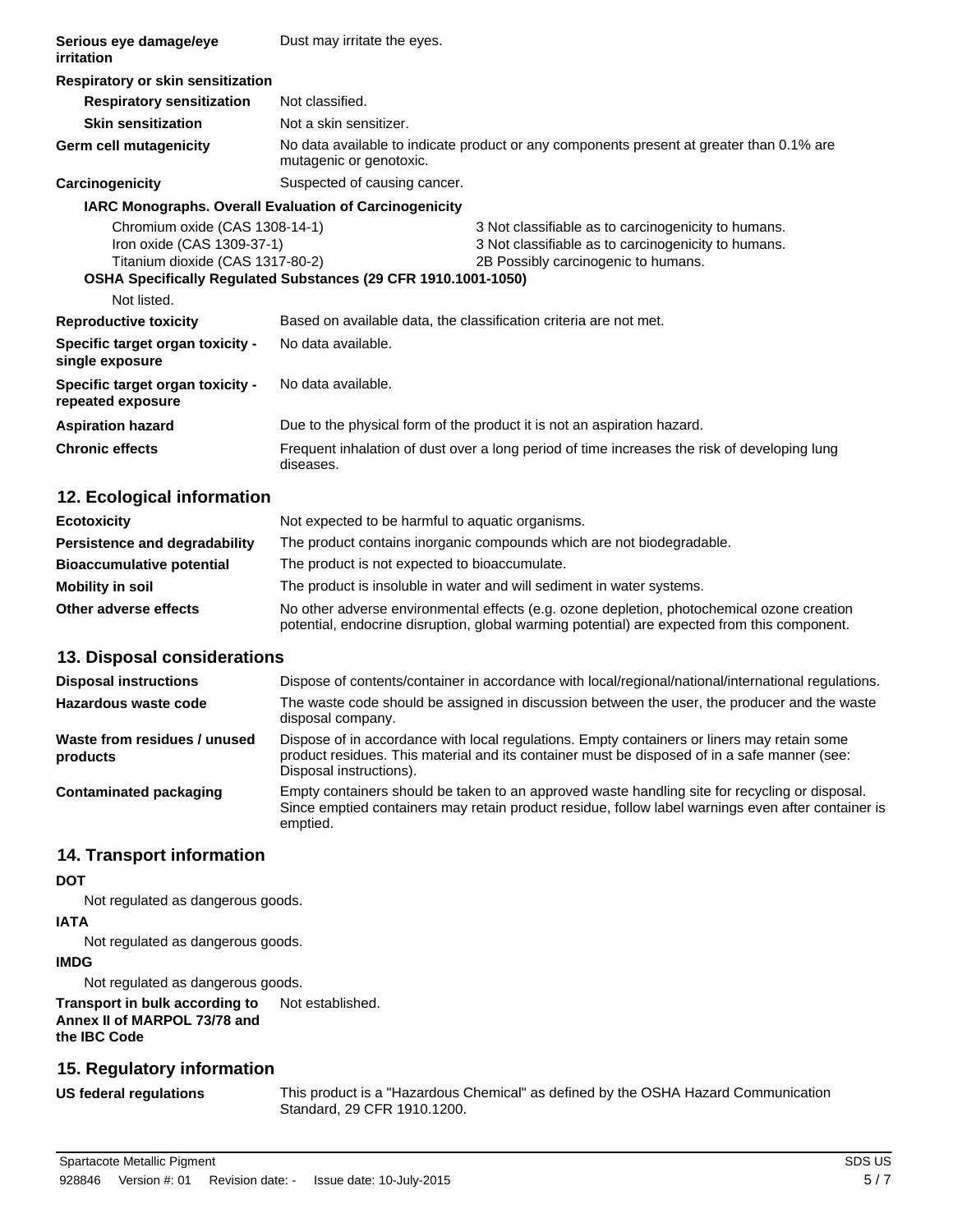| TSCA Section 12(b) Export Notification (40 CFR 707, Subpt. D)                                                                                                                                                                                                                                                                                                                                                                                                                                       |                                                                                                                     |                   |          |                        |
|-----------------------------------------------------------------------------------------------------------------------------------------------------------------------------------------------------------------------------------------------------------------------------------------------------------------------------------------------------------------------------------------------------------------------------------------------------------------------------------------------------|---------------------------------------------------------------------------------------------------------------------|-------------------|----------|------------------------|
| Not regulated.<br>OSHA Specifically Regulated Substances (29 CFR 1910.1001-1050)                                                                                                                                                                                                                                                                                                                                                                                                                    |                                                                                                                     |                   |          |                        |
| Not listed.<br><b>CERCLA Hazardous Substance List (40 CFR 302.4)</b>                                                                                                                                                                                                                                                                                                                                                                                                                                |                                                                                                                     |                   |          |                        |
| Chromium oxide (CAS 1308-14-1)                                                                                                                                                                                                                                                                                                                                                                                                                                                                      |                                                                                                                     | <b>LISTED</b>     |          |                        |
| Superfund Amendments and Reauthorization Act of 1986 (SARA)                                                                                                                                                                                                                                                                                                                                                                                                                                         |                                                                                                                     |                   |          |                        |
| <b>Hazard categories</b>                                                                                                                                                                                                                                                                                                                                                                                                                                                                            | Immediate Hazard - No<br>Delayed Hazard - Yes<br>Fire Hazard - No<br>Pressure Hazard - No<br>Reactivity Hazard - No |                   |          |                        |
| SARA 302 Extremely hazardous substance                                                                                                                                                                                                                                                                                                                                                                                                                                                              |                                                                                                                     |                   |          |                        |
| Not listed.                                                                                                                                                                                                                                                                                                                                                                                                                                                                                         |                                                                                                                     |                   |          |                        |
| SARA 311/312 Hazardous<br>chemical                                                                                                                                                                                                                                                                                                                                                                                                                                                                  | Yes                                                                                                                 |                   |          |                        |
| SARA 313 (TRI reporting)                                                                                                                                                                                                                                                                                                                                                                                                                                                                            |                                                                                                                     |                   |          |                        |
| <b>Chemical name</b>                                                                                                                                                                                                                                                                                                                                                                                                                                                                                |                                                                                                                     | <b>CAS number</b> | % by wt. |                        |
| Chromium oxide                                                                                                                                                                                                                                                                                                                                                                                                                                                                                      |                                                                                                                     | 1308-14-1         | $0 - 1$  |                        |
| Other federal regulations                                                                                                                                                                                                                                                                                                                                                                                                                                                                           |                                                                                                                     |                   |          |                        |
| Clean Air Act (CAA) Section 112 Hazardous Air Pollutants (HAPs) List                                                                                                                                                                                                                                                                                                                                                                                                                                |                                                                                                                     |                   |          |                        |
| Chromium oxide (CAS 1308-14-1)<br>Clean Air Act (CAA) Section 112(r) Accidental Release Prevention (40 CFR 68.130)                                                                                                                                                                                                                                                                                                                                                                                  |                                                                                                                     |                   |          |                        |
| Not regulated.                                                                                                                                                                                                                                                                                                                                                                                                                                                                                      |                                                                                                                     |                   |          |                        |
| <b>Safe Drinking Water Act</b><br>(SDWA)                                                                                                                                                                                                                                                                                                                                                                                                                                                            | Not regulated.                                                                                                      |                   |          |                        |
| US state regulations                                                                                                                                                                                                                                                                                                                                                                                                                                                                                | WARNING: This product contains chemicals known to the State of California to cause cancer.                          |                   |          |                        |
| <b>US. Massachusetts RTK - Substance List</b>                                                                                                                                                                                                                                                                                                                                                                                                                                                       |                                                                                                                     |                   |          |                        |
| Chromium oxide (CAS 1308-14-1)<br>Graphite (CAS 7782-42-5)<br>Iron oxide (CAS 1309-37-1)<br>Mica (CAS 12001-26-2)<br>Tin dioxide (CAS 18282-10-5)<br>Titanium dioxide (CAS 1317-80-2)<br>Chromium oxide (CAS 1308-14-1)<br>Graphite (CAS 7782-42-5)<br>Iron oxide (CAS 1309-37-1)<br>Mica (CAS 12001-26-2)<br>Tin dioxide (CAS 18282-10-5)<br>Titanium dioxide (CAS 1317-80-2)<br>Chromium oxide (CAS 1308-14-1)<br>Graphite (CAS 7782-42-5)<br>Iron oxide (CAS 1309-37-1)<br>Mica (CAS 12001-26-2) | US. New Jersey Worker and Community Right-to-Know Act<br>US. Pennsylvania Worker and Community Right-to-Know Law    |                   |          |                        |
| Titanium dioxide (CAS 1317-80-2)<br><b>US. Rhode Island RTK</b>                                                                                                                                                                                                                                                                                                                                                                                                                                     |                                                                                                                     |                   |          |                        |
| Chromium oxide (CAS 1308-14-1)                                                                                                                                                                                                                                                                                                                                                                                                                                                                      |                                                                                                                     |                   |          |                        |
| US. California Proposition 65                                                                                                                                                                                                                                                                                                                                                                                                                                                                       |                                                                                                                     |                   |          |                        |
|                                                                                                                                                                                                                                                                                                                                                                                                                                                                                                     | US - California Proposition 65 - Carcinogens & Reproductive Toxicity (CRT): Listed substance                        |                   |          |                        |
| Titanium dioxide (CAS 1317-80-2)                                                                                                                                                                                                                                                                                                                                                                                                                                                                    |                                                                                                                     |                   |          |                        |
| <b>International Inventories</b>                                                                                                                                                                                                                                                                                                                                                                                                                                                                    |                                                                                                                     |                   |          |                        |
| Country(s) or region                                                                                                                                                                                                                                                                                                                                                                                                                                                                                | <b>Inventory name</b>                                                                                               |                   |          | On inventory (yes/no)* |
| Australia                                                                                                                                                                                                                                                                                                                                                                                                                                                                                           | Australian Inventory of Chemical Substances (AICS)                                                                  |                   |          | Yes                    |
| Canada                                                                                                                                                                                                                                                                                                                                                                                                                                                                                              | Domestic Substances List (DSL)                                                                                      |                   |          | Yes                    |
| Canada                                                                                                                                                                                                                                                                                                                                                                                                                                                                                              | Non-Domestic Substances List (NDSL)                                                                                 |                   |          | No                     |
| Spartacote Metallic Pigment                                                                                                                                                                                                                                                                                                                                                                                                                                                                         |                                                                                                                     |                   |          | SDS US                 |